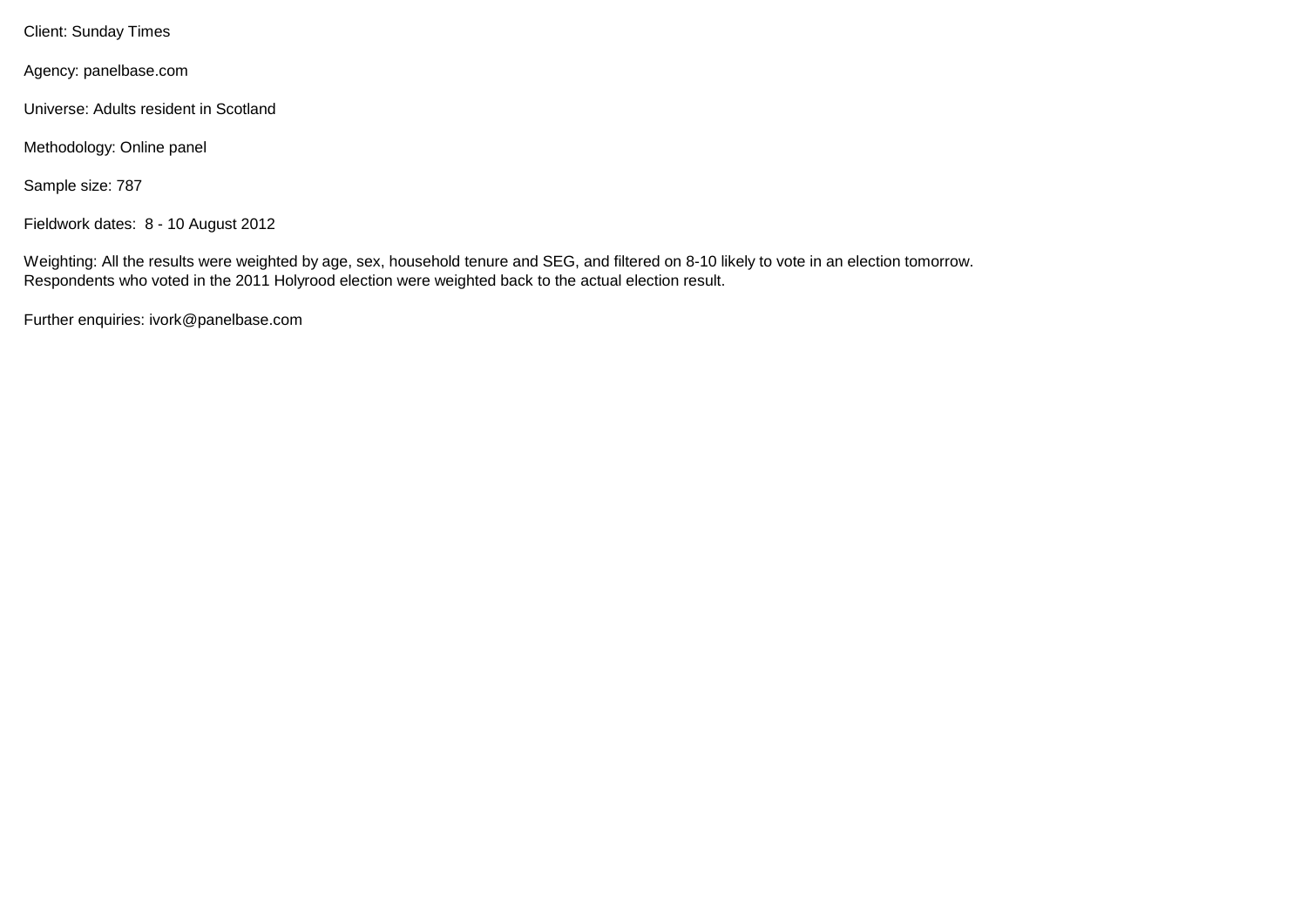| Base: 642                                                                                                                                                       |                                                                                                                                                                                                                                                                                                       | Total                                                                                                     | Male x<br>18-34                                                             | $35 - 54$                                                                                | Gender x Age<br>Male x Male x Female Female Female Conser Labour Liberal<br>$55+$                                        |                                                                                    | $x 18-34 x 35-54 x 55+$                                                                    |                                                                                                 | vative                                                               |                                                                                              | Democr<br>ats                                                                                                           | SNP                                                                                       |                                                                     |                                                                                                                      | Q3. Did you vote in Scotland in the 2011 Scottish Parliamentary<br>Greens Other Did not<br>vote | remem<br>ber                               | vative                                                                          | Can't Conser Labour Liberal                                                           | Democr<br>ats                                                          |                                                                                             | Q4. And who did you vote for with your regional vote?<br>SNP Greens Other Did not        |                                                                        | vote                                                                                          | Can't<br>remem<br>ber                                                             | Yes, I<br>agree                                                                              | No, I Undeci<br>do not<br>agree                                                                           | Q8. Do you agree that Scotland<br>ded                                                     | Would<br>not<br>vote |
|-----------------------------------------------------------------------------------------------------------------------------------------------------------------|-------------------------------------------------------------------------------------------------------------------------------------------------------------------------------------------------------------------------------------------------------------------------------------------------------|-----------------------------------------------------------------------------------------------------------|-----------------------------------------------------------------------------|------------------------------------------------------------------------------------------|--------------------------------------------------------------------------------------------------------------------------|------------------------------------------------------------------------------------|--------------------------------------------------------------------------------------------|-------------------------------------------------------------------------------------------------|----------------------------------------------------------------------|----------------------------------------------------------------------------------------------|-------------------------------------------------------------------------------------------------------------------------|-------------------------------------------------------------------------------------------|---------------------------------------------------------------------|----------------------------------------------------------------------------------------------------------------------|-------------------------------------------------------------------------------------------------|--------------------------------------------|---------------------------------------------------------------------------------|---------------------------------------------------------------------------------------|------------------------------------------------------------------------|---------------------------------------------------------------------------------------------|------------------------------------------------------------------------------------------|------------------------------------------------------------------------|-----------------------------------------------------------------------------------------------|-----------------------------------------------------------------------------------|----------------------------------------------------------------------------------------------|-----------------------------------------------------------------------------------------------------------|-------------------------------------------------------------------------------------------|----------------------|
| Total<br>Q11a. What effect has<br>Britain's Olympic success had<br>on your attitude towards<br>Scottish Independence? Are<br>you:                               | <b>Base: All Respondents</b><br>5. Much more likely to support<br>independence<br>4. Slightly more likely to<br>support independence<br>3. No change in view on<br>independence<br>2. Slightly less likely to<br>support independence<br>1. Much less likely to support<br>independence<br>Mean score | 624<br>(642)<br>624<br>(642)<br>48<br>8%<br>30<br>5%<br>497<br>80%<br>23<br>4%<br>27<br>4%<br>3.1         | 66<br>(66)<br>66<br>(66)<br>10<br>15%<br>7%<br>46<br>70%<br>4%<br>4%<br>3.2 | 115<br>(116)<br>115<br>(116)<br>10<br>9%<br>2<br>2%<br>90<br>78%<br>6%<br>6<br>5%<br>3.0 | 107<br>(117)<br>107<br>(117)<br>11<br>10%<br>3%<br>80<br>75%<br>4%<br>-8<br>7%<br>3.0                                    | 78<br>(84)<br>78<br>(84)<br>12<br>15%<br>56<br>73%<br>3%<br>5%<br>3.1              | 124<br>(147)<br>124<br>(147)<br><b>C</b><br>7%<br>4%<br>103<br>83%<br>3%<br>3<br>2%<br>3.1 | 134<br>(112)<br>134<br>(112)<br>4%<br>2%<br>122<br>91%<br>$1\%$<br>2%<br>3.0                    | 80<br>(80)<br>80<br>(80)<br>3%<br>2%<br>66<br>83%<br>6%<br>6%<br>2.9 | 176<br>(168)<br>176<br>(168)<br>4%<br>-9<br>5%<br>139<br>79%<br>5%<br>12<br><b>7%</b><br>2.9 | 42<br>(43)<br>42<br>(43)<br>$\Omega$<br>3%<br>37<br>88%<br>9%<br>$\Omega$<br>0<br>2.9                                   | 275<br>(282)<br>275<br>(282)<br>38<br>14%<br>12<br>4%<br>215<br>78%<br>$1\%$<br>2%<br>3.3 | (12)<br>-3<br>(12)<br>C<br>4%<br>96%<br>$\Omega$<br>0<br>3.1        | (10)<br>(10)<br>4%<br>23%<br>25%<br>2.3                                                                              | 35<br>(37)<br>35<br>(37)<br>16%<br>26<br>74%<br>2%<br>8%<br>3.0                                 | (10)<br>9<br>(10)<br>9<br>100%<br>0<br>3.0 | 71<br>(74)<br>71<br>(74)<br>2%<br>ົາ<br>2%<br>59<br>82%<br>9%<br>3<br>4%<br>2.9 | 152<br>(167)<br>152<br>(167)<br>2%<br>11<br>7%<br>123<br>81%<br>4%<br>5%<br>3.0       | 24<br>(35)<br>24<br>(35)<br>0<br>2%<br>22<br>92%<br>6%<br>2.9          | 265<br>(275)<br>265<br>(275)<br>40<br>15%<br>11<br>4%<br>207<br>78%<br>2%<br>$< 1\%$<br>3.3 | 44<br>(31)<br>44<br>(31)<br>3%<br>37<br>84%<br>4%<br>9%<br>2.8                           | 30<br>(18)<br>30<br>(18)<br>4%<br>0<br>22<br>71%<br>3%<br>22%<br>2.6   | 26<br>(30)<br>26<br>(30)<br>19%<br>18<br>70%<br>3%<br>-2<br>8%<br>3.0                         | 12<br>(12)<br>12<br>(12)<br>10%<br>10<br>83%<br><b>7%</b><br>$\Omega$<br>0<br>3.1 | 218<br>(228)<br>218<br>(228)<br>-47<br>21%<br>12<br>5%<br>155<br>71%<br>2%<br>$< 1\%$<br>3.5 | 275<br>(287)<br>275<br>(287)<br>2%<br>237<br>86%<br>13<br>5%<br>19<br><b>7%</b><br>2.8                    | 131<br>(127)<br>131<br>(127)<br>$< 1\%$<br>12<br>9%<br>106<br>81%<br>4%<br>8<br>6%<br>2.9 | (0)<br>(0)           |
| Q11b. Has the success of<br>Scottish athletes, such as Sir<br>Chris Hoy and Andy Murray<br>had any impact on your<br>attitude towards Scottish<br>independence? | <b>Base: All Respondents</b><br>5. Much more likely to support<br>independence<br>4. Slightly more likely to<br>support independence<br>3. No change in view on<br>independence<br>2. Slightly less likely to<br>support independence<br>1. Much less likely to support<br>independence<br>Mean score | 624<br>(642)<br>49<br>8%<br>34<br>5%<br>511<br>82%<br>11<br>2%<br>19<br>3%<br>3.1                         | 66<br>(66)<br>10<br>15%<br>11%<br>44<br>67%<br>2%<br>4%                     | 115<br>(116)<br>9%<br>3%<br>95<br>83%<br>5<br>4%<br>$< 1\%$<br>3.2                       | 107<br>(117)<br>10<br>10%<br>3%<br>83<br>78%<br>2%<br>-8<br>8%<br>3.1                                                    | 78<br>(84)<br>$\mathbf{1}$<br>14%<br>59<br>76%<br>$< 1\%$<br>3%<br>3.2             | 124<br>(147)<br>6%<br>6<br>107<br>87%<br>2%<br>$< 1\%$<br>3.1                              | 134<br>(112)<br>4%<br>2%<br>122<br>91%<br>0<br>2%<br>3.1                                        | 80<br>(80)<br>$1\%$<br>65<br>82%<br>6%<br>5%<br>3.0                  | 176<br>(168)<br>12<br>7%<br>148<br>84%<br>2%<br>4%<br>3.0                                    | 42<br>(43)<br>$\Omega$<br>3%<br>37<br>89%<br>-0<br>9%<br>2.9                                                            | 275<br>(282)<br>34<br>12%<br>16<br>6%<br>221<br>80%<br>$1\%$<br>$< 1\%$<br>3.3            | (12)<br>10%<br>3<br>90%<br>∩<br>3.2                                 | (10)<br>23%<br>4%<br>-2<br>25%<br>3.0                                                                                | 35<br>(37)<br>6%<br>6%<br>29<br>82%<br>6%<br>3.1                                                | (10)<br>25%<br>6<br>0<br>3.2               | 71<br>(74)<br>6%<br>2%<br>59<br>82%<br>6%<br>3%<br>3.0                          | 152<br>(167)<br>3%<br>10<br>7%<br>133<br>88%<br>$< 1\%$<br>2%<br>3.1                  | -24<br>(35)<br>5%<br>22<br>92%<br>3%<br>3.0                            | 265<br>(275)<br>35<br>.3%<br>17<br>6%<br>210<br>79%<br>$1\%$<br>$< 1\%$<br>3.3              | 44<br>(31)<br>$< 1\%$<br>0<br>39<br>87%<br>4%<br>8%<br>2.8                               | 30<br>(18)<br>ີ<br><b>7%</b><br>22<br><b>71%</b><br>22%<br>2.7         | 26<br>(30)<br>8%<br>9%<br>20<br>75%<br>8%<br>3.1                                              | 12<br>(12)<br>10%<br>18%<br>65%<br><b>7%</b><br>$\Omega$                          | 218<br>(228)<br>46<br>21%<br>15<br>7%<br>156<br>72%<br>$1\%$<br>3.5                          | 275<br>(287)<br>2%<br>245<br>89%<br>3%<br>17<br>6%<br>2.9                                                 | 131<br>(127)<br>3%<br>11%<br>110<br>84%<br>2%<br>$< 1\%$<br>3.1                           | (0)                  |
| Q12a. Which of the following<br>statements do you tend to<br>agree with?                                                                                        | <b>Base: All Respondents</b><br>Scotland should represent<br>itself<br>Scottish athletes should<br>compete as members of Team<br>Don't know                                                                                                                                                           | 624<br>(642)<br>361<br>58%<br>184<br>30%<br>78<br>13%                                                     | 66<br>(66)<br>42<br>65%<br>11<br>16%<br>12<br>19%                           | 115<br>(116)<br>66<br>58%<br>41<br>36%<br>8<br>7%                                        | 107<br>(117)<br>68<br>64%<br>26<br>24%<br>13<br>12%                                                                      | 78<br>(84)<br>40<br>51%<br>29<br>37%<br>12%                                        | 124<br>(147)<br>78<br>63%<br>35<br>28%<br>11<br>9%                                         | 134<br>(112)<br>67<br>50%<br>43<br>32%<br>25<br>19%                                             | 80<br>(80)<br>38<br>48%<br>32<br>41%<br>12%                          | 176<br>(168)<br>91<br>51%<br>63<br>36%<br>22<br>13%                                          | 42<br>(43)<br>-8<br>18%<br>28<br>67%<br>-6<br>14%                                                                       | 275<br>(282)<br>199<br>72%<br>44<br>16%<br>32<br>12%                                      | (12)<br>41%<br>48%<br>11%                                           | (10)<br>12%<br>36%<br>52%                                                                                            | 35<br>(37)<br>19<br>53%<br>34%<br>13%                                                           | (10)<br>6<br>65%<br>22%<br>14%             | 71<br>(74)<br>36<br>50%<br>28<br>39%<br>-8<br>11%                               | 152<br>(167)<br>69<br>46%<br>62<br>41%<br>20<br>13%                                   | 24<br>(35)<br>28%<br>15<br>62%<br>10%                                  | 265<br>(275)<br>194<br>73%<br>45<br>17%<br>26<br>10%                                        | 44<br>(31)<br>26<br>58%<br>11<br>26%<br>16%                                              | 30<br>(18)<br>28%<br>43%<br>29%                                        | 26<br>(30)<br>16<br>59%<br>10<br>38%<br>3%                                                    | 12<br>(12)<br><b>50%</b><br>11%<br>38%                                            | 218<br>(228)<br>181<br>83%<br>8%<br>20<br>9%                                                 | 275<br>(287)<br>110<br>40%<br>131<br>48%<br>34<br>12%                                                     | 131<br>(127)<br>71<br>54%<br>36<br>27%<br>24<br>19%                                       | 0<br>(0)             |
| Q3. Did you vote in Scotland<br>in the 2011 Scottish<br>Parliamentary Election? If so, SNP<br>who did you vote for with your<br>constituency vote?              | <b>Base: All Respondents</b><br>Labour<br>Conservative<br>Liberal Democrats<br>Other<br>Greens<br>Did not vote                                                                                                                                                                                        | 624<br>(642)<br>275<br>44%<br>176<br>28%<br>80<br>13%<br>42<br>7%<br>$< 1\%$<br>-3<br>$< 1\%$<br>35<br>6% | 66<br>(66)<br>30<br>45%<br>21<br>32%<br>8%<br>4%<br>2%<br>$< 1\%$<br>7%     | 115<br>(116)<br>55<br>47%<br>37<br>32%<br>15<br>13%<br>3%<br>$< 1\%$<br>$< 1\%$<br>4%    | 107<br>(117)<br>50<br>47%<br>28<br>27%<br>20<br>19%<br>-6<br>6%<br>$\Omega$<br>$< 1\%$<br>$\Omega$<br>$< 1\%$<br>$< 1\%$ | 78<br>(84)<br>31<br>39%<br>19<br>24%<br>8%<br>8%<br>$1\%$<br>$\Omega$<br>12<br>16% | 124<br>(147)<br>61<br>49%<br>31<br>25%<br>10<br>8%<br>9<br><b>7%</b><br>$< 1\%$<br>6%      | 134<br>(112)<br>49<br>36%<br>40<br>30%<br>23<br>17%<br>14<br>11%<br>$1\%$<br>$< 1\%$<br>6<br>4% | 80<br>(80)<br>$\mathbf{0}$<br>80<br>100%<br>$\mathbf{0}$<br>$\Omega$ | 176<br>(168)<br>- 0<br>176<br>0.100%<br>$\Omega$<br>$\mathbf{0}$<br>0                        | 42<br>(43)<br>$\Omega$<br>0<br>$\overline{0}$<br>$\Omega$<br>42<br>100%<br>$\overline{0}$<br>$\mathbf 0$<br>$\mathbf 0$ | 275<br>(282)<br>275<br>100%<br>O<br>n<br>$\Omega$<br>$\mathbf{0}$                         | 3<br>(12)<br>$\Omega$<br>0<br>0<br>$\Omega$<br>$\mathbf{0}$<br>100% | $\boldsymbol{A}$<br>(10)<br>$\Omega$<br>$\Omega$<br>$\Omega$<br>$\Omega$<br>$\Omega$<br>$\Omega$<br>100%<br>$\Omega$ | 35<br>(37)<br>0<br>$\mathbf 0$<br>$\mathbf{0}$<br>$\Omega$<br>35<br>0 100%                      | 9<br>(10)<br>0<br>0<br>O<br>0              | 71<br>(74)<br>3%<br>$1\%$<br>66<br>92%<br>2%<br>$< 1\%$<br>$\Omega$<br>$\Omega$ | 152<br>(167)<br>6%<br>135<br>89%<br>$< 1\%$<br>2%<br>$\mathbf{0}$<br>$< 1\%$<br>$1\%$ | 24<br>(35)<br>-2<br>7%<br>6%<br>5%<br>17<br>71%<br>$< 1\%$<br>0<br>10% | 265<br>(275)<br>228<br>86%<br>16<br>6%<br>3%<br>6<br>2%<br>$< 1\%$<br>$< 1\%$<br>$1\%$      | 44<br>(31)<br>16<br>37%<br>17<br>39%<br>6%<br>12%<br>0<br>4%<br>$\Omega$<br>$\mathbf{0}$ | 30<br>(18)<br>15<br><b>50%</b><br>13%<br>5%<br>16%<br>9%<br>$1\%$<br>ີ | 26<br>(30)<br>$\mathbf 0$<br>0<br>$\mathbf o$<br>$\mathbf o$<br>$\mathbf{o}$<br>26<br>5% 100% | 12<br>(12)<br>17%<br>10%<br>0<br>29%<br>0<br>0                                    | 218<br>(228)<br>168<br>77%<br>29<br>13%<br>3%<br>2%<br>$< 1\%$<br>$< 1\%$                    | 275<br>(287)<br>45<br>16%<br>101<br>37%<br>70<br>25%<br>30<br>11%<br>$<$ 1%<br>$< 1\%$<br>18<br><b>7%</b> | 131<br>(127)<br>62<br>48%<br>46<br>35%<br>3%<br>8<br>6%<br>$< 1\%$<br>$< 1\%$<br>8<br>6%  | $\mathbf 0$<br>(0)   |
|                                                                                                                                                                 | Can't remember                                                                                                                                                                                                                                                                                        | - 9<br>$1\%$                                                                                              |                                                                             | $\Omega$                                                                                 | $< 1\%$                                                                                                                  | 4%                                                                                 | 3%                                                                                         | $< 1\%$                                                                                         |                                                                      |                                                                                              |                                                                                                                         |                                                                                           |                                                                     |                                                                                                                      | 0                                                                                               | 100%                                       | $1\%$                                                                           |                                                                                       |                                                                        | $< 1\%$                                                                                     | 3%                                                                                       |                                                                        |                                                                                               | 44%                                                                               | $< 1\%$                                                                                      | 3%                                                                                                        | $< 1\%$                                                                                   |                      |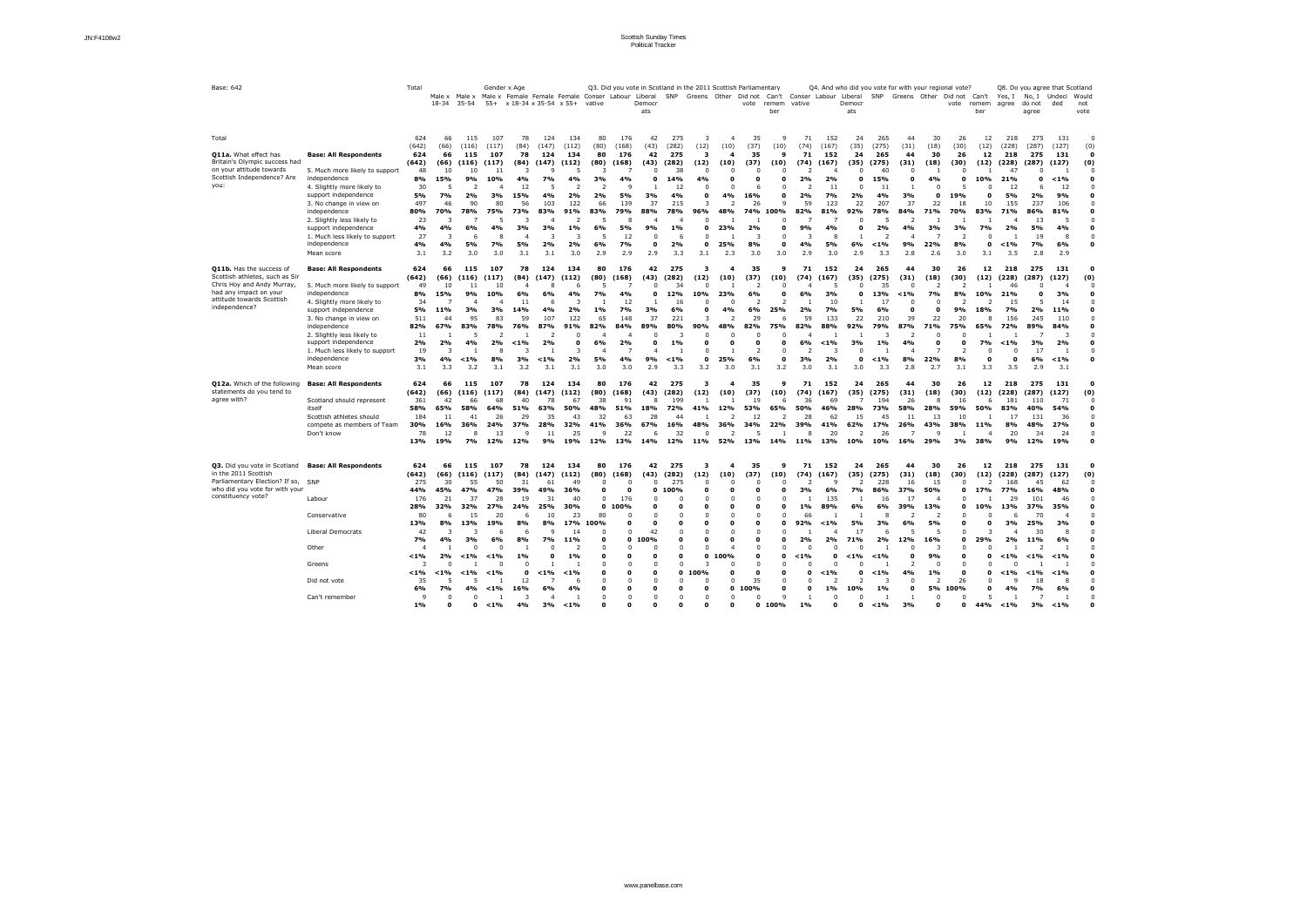| Base: 642                                                                                |                                      | Total            | Male x<br>18-34      | $35 - 54$       | Gender x Age<br>Male x Male x Female Female Female Conser Labour Liberal |                    | $55+ x 18-34 x 35-54 x 55+$ |                       | vative          |                  | Democr<br>ats      | SNP              |                   |                         | Q3. Did you vote in Scotland in the 2011 Scottish Parliamentary<br>Greens Other Did not<br>vote | remem vative<br>ber |                          | Can't Conser Labour Liberal | Democr<br>ats |                  |                          |             | Q4. And who did you vote for with your regional vote?<br>SNP Greens Other Did not Can't<br>vote | remem<br>ber | Yes, I<br>agree  | No, I<br>do not<br>agree | Q8. Do you agree that Scotland<br>Undeci<br>ded | Would<br>not<br>vote |
|------------------------------------------------------------------------------------------|--------------------------------------|------------------|----------------------|-----------------|--------------------------------------------------------------------------|--------------------|-----------------------------|-----------------------|-----------------|------------------|--------------------|------------------|-------------------|-------------------------|-------------------------------------------------------------------------------------------------|---------------------|--------------------------|-----------------------------|---------------|------------------|--------------------------|-------------|-------------------------------------------------------------------------------------------------|--------------|------------------|--------------------------|-------------------------------------------------|----------------------|
| Total                                                                                    |                                      | 624<br>(642)     | 66<br>(66)           | 115<br>(116)    | 107<br>(117)                                                             | 78                 | 124<br>(147)                | 134                   | 80<br>(80)      | 176<br>(168)     | 42                 | 275<br>(282)     |                   |                         | 35<br>(37)                                                                                      |                     | 71<br>(74)               | 152                         | 24<br>(35)    | 265<br>(275)     | 44<br>(31)               | 30<br>(18)  | 26                                                                                              | 12<br>(12)   | 218<br>(228)     | 275<br>(287)             | 131<br>(127)                                    |                      |
| Q4. And who did you vote for<br>with your regional vote?                                 | <b>Base: All Respondents</b>         | 624<br>(642)     | 66<br>(66)           | 115<br>(116)    | 107<br>(117)                                                             | (84)<br>78<br>(84) | 124<br>(147)                | (112)<br>134<br>(112) | 80<br>(80)      | 176<br>(168)     | (43)<br>42<br>(43) | 275<br>(282)     | (12)<br>3<br>(12) | (10)<br>(10)            | 35<br>(37)                                                                                      | (10)<br>٩<br>(10)   | 71<br>(74)               | (167)<br>152<br>(167)       | 24<br>(35)    | 265<br>(275)     | 44<br>(31)               | 30<br>(18)  | (30)<br>26<br>(30)                                                                              | 12<br>(12)   | 218<br>(228)     | 275<br>(287)             | 131<br>(127)                                    | (0)<br>0<br>(0)      |
|                                                                                          | SNP                                  | 265<br>42%       | 22<br>34%            | 53<br>16%       | 46<br>43%                                                                | 30<br>39%          | 56<br>45%                   | 56<br>2%              | 10%             | 16<br>9%         | 6<br>15%           | 228<br>83%       | 20%               | 25%                     | 9%                                                                                              | 15%                 |                          | - 0<br>0                    | 0<br>0        | 265<br>100%      |                          |             | -0                                                                                              |              | 158<br>73%       | 53<br>19%                | 53<br>41%                                       |                      |
|                                                                                          | Labour                               | 152<br>24%       | 20<br>30%            | 27<br>24%       | 20<br>19%                                                                | 23<br>29%          | 28<br>22%                   | 34<br>25%             | $1\%$           | 135<br>77%       | 9%                 | - q<br>3%        | 7%                | 0                       | 5%                                                                                              | 0                   | $\Omega$                 | 152<br>100%                 |               | n                | 0                        | 0<br>0      | -0<br>$\mathbf 0$                                                                               | O            | 23<br>11%        | 88<br>32%                | 40<br>31%                                       |                      |
|                                                                                          | Conservative                         | 71<br>11%        | <b>10%</b>           | 14<br>12%       | 17<br>16%                                                                | -6<br>8%           | 10<br>8%                    | 17<br>13%             | 66<br>82%       | $< 1\%$          | 3%                 | -2<br>$< 1\%$    |                   | 4%                      | 0                                                                                               | 12%                 | 71<br>100%               |                             |               |                  | 0                        |             | -0                                                                                              |              | Þ<br>2%          | 61<br>22%                | 4%                                              |                      |
|                                                                                          | Greens<br>Other                      | 44<br><b>7%</b>  | 5%                   | 11<br>9%        | 12<br>11%                                                                |                    | 6%                          | 11<br>8%              | 3%              | 10%              | 13%                | 16<br>6%         | 62%               | 0                       | 0                                                                                               | 13%                 |                          |                             |               | $\Omega$         | 44<br>0 100%             | 30          | $\overline{0}$<br>$\Omega$                                                                      |              | 12<br>6%         | 18<br>6%                 | 14<br>11%                                       |                      |
|                                                                                          | Liberal Democrats                    | 30<br>5%<br>24   | <b>10%</b>           | 3%<br>3         | 8<br>8%<br>2                                                             | 3%<br>-3           | 6<br>5%                     | 3%                    | 2%              | 2%               | 11%<br>17          | 15<br>6%         | 11%               | 67%                     | 5%<br>ີ                                                                                         |                     | $\mathbf{0}$<br>$\Omega$ | 0<br>$\Omega$               | 24            | n                | O                        | 100%        | - 0                                                                                             |              | b<br>3%          | 18<br>7%<br>17           | 4%                                              |                      |
|                                                                                          | Did not vote                         | 4%<br>26         | 2%<br>3              | 2%              | 2%                                                                       | 4%                 | 6%                          | 5%                    | 2%              | $< 1\%$<br>0     | 40%                | $< 1\%$          |                   | 4%                      | 7%<br>26                                                                                        |                     | $\mathbf 0$              | 0                           | 100%          |                  | 0<br>0                   | $\mathbf 0$ | 0<br>26                                                                                         | O            | $< 1\%$<br>-9    | 6%<br>11                 | 3%                                              |                      |
|                                                                                          | Can't remember                       | 4%<br>12         | 5%<br>$\overline{2}$ | 4%              | $< 1\%$                                                                  | 11%                | 6%<br>ົາ                    | 2%                    | 0               |                  | $\mathbf 0$        | 0<br>-           | 0                 | $\mathbf 0$<br>$\Omega$ | '4%                                                                                             |                     | $\mathbf 0$              | 0<br>0                      |               | n<br>$\Omega$    | $\mathbf{o}$<br>$\Omega$ | 0<br>0      | 100%                                                                                            | 0<br>12      | 4%               | 4%<br>-8                 | 5%<br>$\overline{2}$                            |                      |
|                                                                                          |                                      | 2%               | 3%                   | 0               | $< 1\%$                                                                  | 5%                 | 1%                          | 2%                    | $\mathbf{0}$    | $< 1\%$          | 8%                 | < 1%             | 0                 | $\Omega$                | 0                                                                                               | 60%                 | $\mathbf 0$              | 0                           | Ω             | $\Omega$         | 0                        |             |                                                                                                 | 100%         | $< 1\%$          | 3%                       | 1%                                              |                      |
| Q5. If Scottish Parliamentary<br>Elections were to be held<br>tomorrow, how likely would | <b>Base: All Respondents</b>         | 624<br>(642)     | 66<br>(66)           | 115<br>(116)    | 107<br>(117)                                                             | 78<br>(84)         | 124<br>(147)                | 134<br>(112)          | 80<br>(80)      | 176<br>(168)     | 42<br>(43)         | 275<br>(282)     | (12)              | 4<br>(10)               | 35<br>(37)                                                                                      | 9<br>(10)           | 71<br>(74)               | 152<br>(167)                | 24<br>(35)    | 265<br>(275)     | 44<br>(31)               | 30<br>(18)  | 26<br>(30)                                                                                      | 12<br>(12)   | 218<br>(228)     | 275<br>(287)             | 131<br>(127)                                    | (0)                  |
| you be to vote in that<br>election?                                                      | 10 - Certain to vote<br><sub>q</sub> | 463<br>74%<br>94 | 43<br>66%<br>13      | 86<br>74%<br>18 | 91<br>85%<br>14                                                          | 38<br>49%<br>26    | 93<br>75%<br>16             | 112<br>84%            | 64<br>81%<br>12 | 123<br>70%<br>36 | 25<br>59%<br>12    | 230<br>84%<br>24 | 80%               | 82%                     | 10<br>27%                                                                                       | 54%                 | 57<br>80%<br>10          | 100<br>66%<br>37            | -16<br>68%    | 223<br>84%<br>27 | 34<br><b>77%</b>         | 20<br>68%   | -8<br>32%                                                                                       | 31%          | 181<br>83%<br>21 | 195<br>71%<br>49         | 87<br>66%<br>24                                 |                      |
|                                                                                          |                                      | 15%<br>67        | 19%<br>10            | 16%<br>12       | 13%                                                                      | 33%<br>14          | 13%<br>15                   | 5%<br>15              | 15%             | 20%              | 28%                | 9%<br>21         | O                 | 13%                     | 20%<br>19                                                                                       | 25%                 | 14%                      | 24%<br>15                   | 10%<br>-5     | 10%<br>15        | 8%                       | 14%<br>b    | 23%<br>12                                                                                       | 39%          | 10%<br>17        | 18%<br>31                | 18%<br>20                                       |                      |
|                                                                                          |                                      | 11%              | 15%                  | 10%             | 70 <sub>6</sub>                                                          | 18%                | 120 <sub>o</sub>            | 11%                   | 4%              | 10%              | 13%                | 90 <sub>6</sub>  | 20%               | 5%                      | 53%                                                                                             | 210 <sub>o</sub>    | 6%                       | 10%                         | つつのん          | 6%               | 15%                      | 19%         | 45%                                                                                             | <b>300Y</b>  | $R^{0}/2$        | 11%                      | 15%                                             |                      |
|                                                                                          |                                      |                  |                      |                 |                                                                          |                    |                             |                       |                 |                  |                    |                  |                   |                         |                                                                                                 |                     |                          |                             |               |                  |                          |             |                                                                                                 |              |                  |                          |                                                 |                      |
|                                                                                          |                                      |                  |                      |                 |                                                                          |                    |                             |                       |                 |                  |                    |                  |                   |                         |                                                                                                 |                     |                          |                             |               |                  |                          |             |                                                                                                 |              |                  |                          |                                                 |                      |
|                                                                                          |                                      |                  |                      |                 |                                                                          |                    |                             |                       |                 |                  | $\mathbf 0$        |                  |                   | 0<br>0                  |                                                                                                 |                     |                          | O                           |               |                  |                          |             |                                                                                                 | O            |                  |                          |                                                 |                      |
|                                                                                          |                                      |                  |                      |                 |                                                                          |                    |                             | 0                     |                 |                  | 0                  | 0                | 0                 | 0                       |                                                                                                 |                     |                          |                             |               |                  |                          |             | 0                                                                                               | O            |                  |                          |                                                 |                      |
|                                                                                          | $\mathcal{L}$                        |                  |                      |                 |                                                                          |                    |                             |                       |                 |                  | $\Omega$           |                  |                   |                         |                                                                                                 |                     |                          |                             |               |                  |                          |             |                                                                                                 |              |                  |                          |                                                 |                      |
|                                                                                          | 1 - Certain not to vote              |                  |                      |                 |                                                                          |                    |                             |                       |                 |                  |                    |                  |                   |                         |                                                                                                 |                     |                          |                             |               |                  |                          |             |                                                                                                 |              |                  |                          |                                                 |                      |
|                                                                                          | Mean score                           | 9.6              | 9.5                  | 9.6             | 9.8                                                                      | 9.3                | 9.6                         | 9.7                   | 9.8             | 9.6              | 9.5                | 9.8              | 9.6               | 9.8                     | 8.7                                                                                             | 9.3                 | 9.7                      | 9.6                         | 9.4           | 9.8              | 9.6                      | 9.5         | 8.9                                                                                             | 9.0          | 9.8              | 9.6                      | 9.5                                             |                      |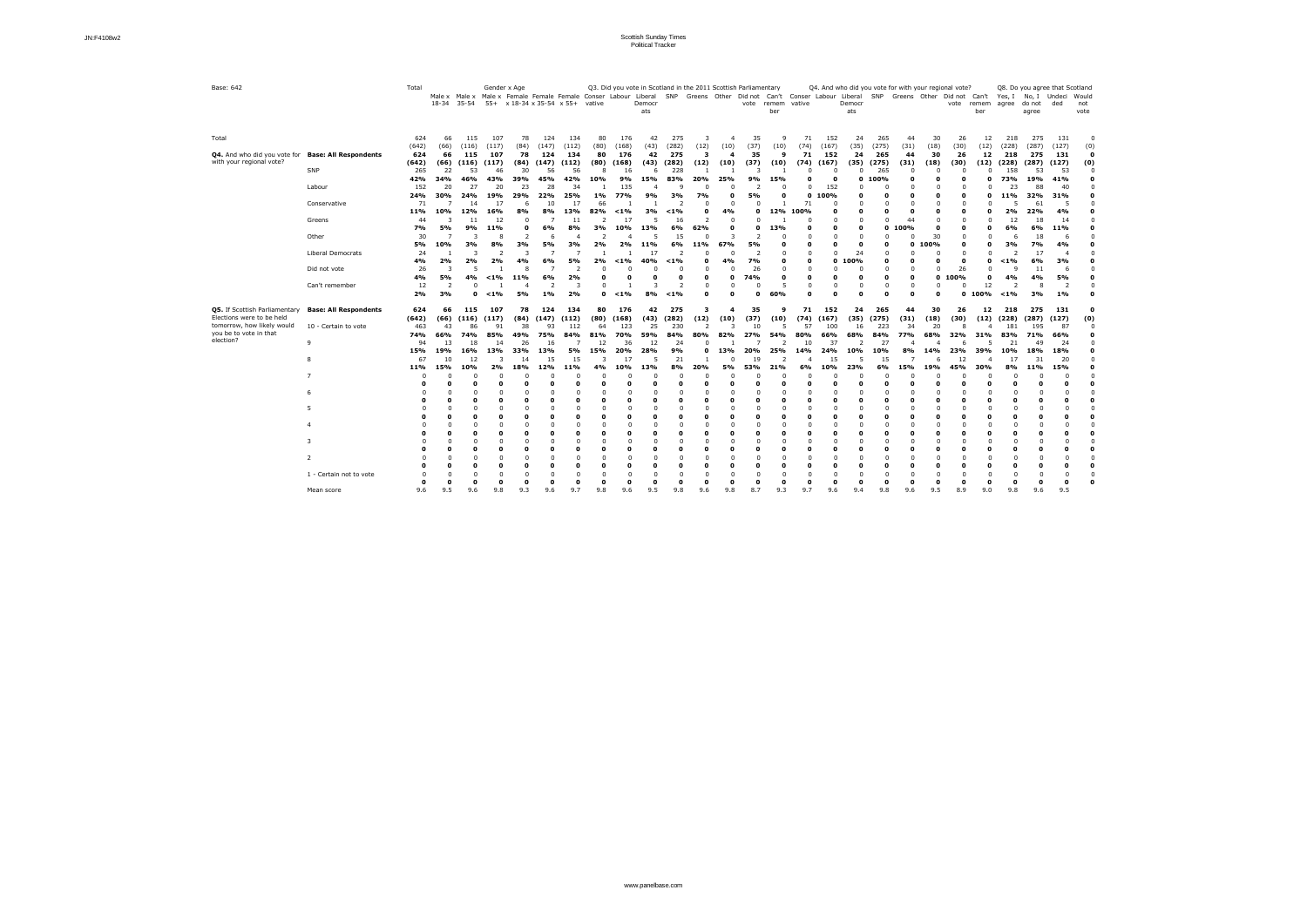| Base: 642                                                                                                                                                                                                                                                                                                                                                                                      | Total                                                                                                                                       | 18-34                                                                                    | Male x Male x<br>$35 - 54$                                                                                        | Gender x Age                                                                                      |                                                                                         | Male x Female Female Female Conser Labour<br>$55+ x 18-34 x 35-54 x 55+$                              |                                                                                                         | vative                                                                         |                                                                                                           | Liberal<br>Democr<br>ats                                                                                                 | Q3. Did you vote in Scotland in the 2011 Scottish Parliamentary<br>SNP                                                      | Greens Other                                                                |                                                     | Did not<br>vote                                                                            | Can't<br>remem<br>ber                                | Conser Labour<br>vative                                         |                                                                                                 | Liberal<br>Democr<br>ats                                                                                      |                                                                                                                      | Q4. And who did you vote for with your regional vote?<br>SNP Greens Other |                                                                                                                      | Did not<br>vote                                                                            | Can't<br>remem<br>ber                                             | Yes, I<br>agree                                                                          | No, I<br>do not<br>agree                                                                                               | Q8. Do you agree that Scotland<br>Undeci<br>ded                                                            | Would<br>not<br>vote      |
|------------------------------------------------------------------------------------------------------------------------------------------------------------------------------------------------------------------------------------------------------------------------------------------------------------------------------------------------------------------------------------------------|---------------------------------------------------------------------------------------------------------------------------------------------|------------------------------------------------------------------------------------------|-------------------------------------------------------------------------------------------------------------------|---------------------------------------------------------------------------------------------------|-----------------------------------------------------------------------------------------|-------------------------------------------------------------------------------------------------------|---------------------------------------------------------------------------------------------------------|--------------------------------------------------------------------------------|-----------------------------------------------------------------------------------------------------------|--------------------------------------------------------------------------------------------------------------------------|-----------------------------------------------------------------------------------------------------------------------------|-----------------------------------------------------------------------------|-----------------------------------------------------|--------------------------------------------------------------------------------------------|------------------------------------------------------|-----------------------------------------------------------------|-------------------------------------------------------------------------------------------------|---------------------------------------------------------------------------------------------------------------|----------------------------------------------------------------------------------------------------------------------|---------------------------------------------------------------------------|----------------------------------------------------------------------------------------------------------------------|--------------------------------------------------------------------------------------------|-------------------------------------------------------------------|------------------------------------------------------------------------------------------|------------------------------------------------------------------------------------------------------------------------|------------------------------------------------------------------------------------------------------------|---------------------------|
| Total<br>Q6. If you did vote, who<br><b>Base: All Respondents</b><br>would you vote for with your<br>constituency vote?<br>SNP<br>Labour<br>Conservative<br><b>Liberal Democrats</b><br>Other<br>Greens<br>Will not vote<br>Undecided / don't know                                                                                                                                             | 624<br>(642)<br>624<br>(642)<br>269<br>43%<br>181<br>29%<br>73<br>12%<br>31<br><b>5%</b><br>11<br>2%<br>- 9<br>$1\%$<br>$< 1\%$<br>49<br>8% | 66<br>(66)<br>66<br>(66)<br>25<br>38%<br>-20<br>30%<br>10<br>16%<br>3%<br>4%<br>2%<br>8% | 115<br>(116)<br>115<br>(116)<br>55<br>0⁄ס/<br>39<br>13<br><b>11%</b><br>3%<br>$< 1\%$<br>$< 1\%$<br>$< 1\%$<br>3% | 107<br>(117)<br>107<br>(117)<br>48<br>45%<br>24<br>23%<br>19<br>18%<br>7%<br>$1\%$<br>$1\%$<br>.5 | 78<br>(84)<br>78<br>(84)<br>-31<br>23<br>30%<br>10%<br>4%<br>$< 1\%$<br>2%<br>10<br>13% | 124<br>(147)<br>124<br>(147)<br>58<br>47%<br>32<br>26%<br>10<br>8%<br>8<br>6%<br>3<br>3%<br>12<br>10% | 134<br>(112)<br>134<br>(112)<br>52<br>39%<br>43<br>32%<br>13<br>10%<br>5%<br>4%<br>$< 1\%$<br>14<br>10% | 80<br>(80)<br>80<br>(80)<br>6<br>7%<br>-3<br>4%<br>59<br>74%<br>3%<br>3%<br>9% | 176<br>(168)<br>176<br>(168)<br>11<br>6%<br>145<br>82%<br>$1\%$<br>L% l<br>$< 1\%$<br>$< 1\%$<br>15<br>8% | 42<br>(43)<br>42<br>(43)<br>17%<br>9%<br>2%<br>26<br>L %<br>-61<br>6%<br>0<br>0<br>$\Omega$<br>0<br>$\overline{2}$<br>6% | 275<br>(282)<br>275<br>(282)<br>228<br>83%<br>20<br><b>7%</b><br>3%<br>$< 1\%$<br>$< 1\%$<br>$< 1\%$<br>$< 1\%$<br>15<br>5% | (12)<br>-3<br>(12)<br>$\Omega$<br>0<br>3%<br>0<br>0<br>0<br>77%<br>0<br>20% | (10)<br>(10)<br>4%<br><b>5%</b><br>9%<br>70%<br>12% | 35<br>(37)<br>35<br>(37)<br>15<br>42%<br>10%<br>2%<br>-2<br>6%<br>4%<br>$\mathbf 0$<br>13% | - q<br>(10)<br>۰q<br>(10)<br>25%<br>20%<br>7%<br>47% | -71<br>(74)<br>71<br>(74)<br>5%<br>54<br>75%<br>1%<br>3%<br>10% | 152<br>(167)<br>152<br>(167)<br>6<br>126<br>83%<br>$1\%$<br>3%<br>$<$ 1%<br>$< 1\%$<br>13<br>9% | 24<br>(35)<br>24<br>(35)<br>9%<br>4%<br><b>14%</b><br>14<br>59%<br>4%<br>$\mathbf{o}$<br>$\Omega$<br>्र<br>1% | 265<br>(275)<br>265<br>(275)<br>222<br>84%<br>19<br>7%<br>2%<br>$< 1\%$<br>$< 1\%$<br>$< 1\%$<br>$< 1\%$<br>16<br>6% | 44<br>(31)<br>44<br>(31)<br>13<br>29%<br>34%<br>11%<br>16%<br>O<br>10%    | 30<br>(18)<br>30<br>(18)<br>8<br>27%<br>23%<br>14%<br><b>11%</b><br>24%<br>0<br>0<br>$\Omega$<br>0<br>$\Omega$<br>L% | 26<br>(30)<br>26<br>(30)<br>12<br>45%<br>b<br>22%<br>7%<br>$<$ 1%<br>2%<br>5%<br>-0<br>18% | 12<br>(12)<br>12<br>(12)<br>33%<br>25%<br>O<br>O<br>0<br>0<br>42% | 218<br>(228)<br>218<br>(228)<br>165<br>29<br>14%<br>3%<br><b>1%</b><br>$1\%$<br>2%<br>4% | 275<br>(287)<br>275<br>(287)<br>45<br>16%<br>106<br>39%<br>63<br>23%<br>25<br>9%<br>2%<br>$1\%$<br>$< 1\%$<br>26<br>9% | 131<br>(127)<br>131<br>(127)<br>59<br>45%<br>45<br>35%<br>2%<br>4<br>3%<br>3<br>3%<br>ി<br>2%<br>15<br>11% | (0)<br>$\mathbf 0$<br>(0) |
| Q6. (excluding will not vote<br><b>Base: excluding 'will not</b><br>and undecided)<br>vote' and 'undecided'<br>SNP<br>Labour<br>Conservative<br>Liberal Democrats<br>Other<br>Greens                                                                                                                                                                                                           | 574<br>(586)<br>269<br>47%<br>181<br>32%<br>73<br>13%<br>31<br><b>5%</b><br>11<br>2%<br>9<br>2%                                             | 60<br>(58)<br>25<br>41%<br>20<br>32%<br><b>17%</b><br>3%<br><b>5%</b><br>2%              | 112<br>(109)<br>55<br>49%<br>39<br>35%<br>13<br>110 <sub>o</sub><br>3%<br>$< 1\%$<br>$< 1\%$                      | 102<br>(112)<br>48<br>47%<br>24<br>24%<br>19<br>10%<br>8%<br>1%<br>$1\%$                          | 68<br>(74)<br>-31<br>46%<br>23<br>35%<br>12%<br>1%<br>2%                                | 111<br>(132)<br>58<br>52%<br>32<br>29%<br>10<br>$Q_0$<br><b>7%</b><br>3%                              | 121<br>(101)<br>52<br>43%<br>43<br>35%<br>13<br>110 <sub>o</sub><br>5%<br>4%<br>1%                      | 72<br>(73)<br>-6<br>8%<br>4%<br>59<br>R10/2<br>3%<br>3%                        | 162<br>(153)<br><b>7%</b><br>145<br>90%<br>10L<br>$1\%$<br>$< 1\%$                                        | 39<br>(40)<br>18%<br>9%<br>2%<br>26<br>65%<br>6%<br>0<br>0                                                               | 260<br>(267)<br>228<br>88%<br>20<br>8%<br>3%<br>$< 1\%$<br>$< 1\%$<br>$< 1\%$                                               | (9)<br>$\Omega$<br>0<br>0<br>4%<br>∩<br>0<br>0<br>96%                       | (9)<br><b>5%</b><br>0<br>50%<br>11%<br>79%<br>Ω     | 31<br>(31)<br>15<br>49%<br>25%<br>120 <sub>6</sub><br>3%<br>7%<br>4%                       | -5<br>(4)<br>- 2<br>47%<br>39%<br>140 <sub>o</sub>   | 64<br>(68)<br>6%<br>54<br>84%<br>2%<br>L% l                     | 138<br>(152)<br>6<br>126<br>91%<br>< 10/2<br>3%<br>$< 1\%$<br>$< 1\%$                           | 21<br>(31)<br>10%<br>5%<br>-3<br>150 <sub>o</sub><br>14<br>66%<br>4%<br>$\mathbf 0$                           | 248<br>(259)<br>222<br>89%<br>19<br>8%<br>$\overline{\phantom{a}}$<br>2%<br>$< 1\%$<br>$< 1\%$<br>$< 1\%$            | 44<br>(30)<br>29%<br>34%<br>11%<br>16%<br>10%                             | 30<br>(17)<br>8<br>28%<br>23%<br>140 <sub>o</sub><br><b>11%</b><br>25%<br>0<br>0                                     | 22<br>(24)<br>12<br>55%<br>27%<br>$Q_0$<br>- ೧<br>$< 1\%$<br>3%<br>6%                      | (5)<br>56%<br>44%<br>∩<br>O                                       | 210<br>(219)<br>165<br>79%<br>29<br>14%<br>20/2<br>1%<br>$1\%$<br>2%                     | 248<br>(256)<br>45<br>18%<br>106<br>43%<br>63<br>250%<br>25<br>10%<br>2%<br>$1\%$                                      | 116<br>(111)<br>59<br>51%<br>45<br>39%<br>3%<br>3%<br>3%<br>2%                                             | 0<br>(0)                  |
| Q7. And who would you vote<br><b>Base: All Respondents</b><br>for with your regional vote?<br>SNP<br>Labour<br>Conservative<br>Greens<br>Liberal Democrats<br>Other<br>Will not vote<br>Undecided / don't know                                                                                                                                                                                 | 624<br>(642)<br>263<br>42%<br>159<br>25%<br>72<br><b>11%</b><br>42<br><b>7%</b><br>20<br>3%<br>17<br>3%<br>0<br>0<br>51<br>8%               | 66<br>(66)<br>26<br>39%<br>20<br>30%<br>14%<br>$1\%$<br>4%<br>5%<br>6%                   | 115<br>(116)<br>55<br>47%<br>27<br>23%<br>12<br>10%<br>10<br>8%<br>4%<br>2%                                       | 107<br>(117)<br>47<br>44%<br>22<br>20%<br>17<br>16%<br>11<br>10%<br>4%<br>$< 1\%$<br>5%           | 78<br>(84)<br>-34<br>23<br>30%<br>11<br>14%<br>1%<br>$< 1\%$<br>1%<br>9%                | 124<br>(147)<br>57<br>46%<br>29<br>23%<br>6%<br>8<br>6%<br>6<br><b>5%</b><br>1%<br>16<br>13%          | 134<br>(112)<br>44<br>33%<br>39<br>29%<br>15<br>11%<br>12<br>9%<br>2%<br>4%<br>0<br>16<br>12%           | 80<br>(80)<br>6<br>7%<br>8%<br>56<br>70%<br>3%<br>3%<br>-6<br>8%               | 176<br>(168)<br>12<br>125<br>71%<br>$< 1\%$<br>8%<br>4%<br>1%<br>15<br>9%                                 | 42<br>(43)<br>8<br>19%<br>-5<br>12%<br>6%<br><sub>t</sub><br>14%<br>26%<br>13%<br>11%                                    | 275<br>(282)<br>217<br>79%<br>16<br>6%<br>2%<br>16<br>6%<br>$< 1\%$<br>$< 1\%$<br>17<br>6%                                  | (12)<br>20%<br>3%<br>61%<br>0<br>16%                                        | (10)<br>16%<br><b>5%</b><br>4%<br>75%<br>0          | 35<br>(37)<br>48%<br>18%<br>12%<br>2%<br>2%<br>6%<br>$\mathbf 0$                           | q<br>(10)<br>32%<br>$\mathbf o$<br>13%<br>47%        | 71<br>(74)<br>9%<br>54<br>75%<br>2%<br>8%                       | 152<br>(167)<br>125<br>82%<br>2%<br>1%<br>2%<br>$1\%$<br>7%                                     | 24<br>(35)<br>3<br>11%<br>5%<br>16%<br>12<br><b>50%</b><br>3%<br>5%                                           | 265<br>(275)<br>228<br>86%<br>13<br>5%<br>2%<br>$< 1\%$<br>$< 1\%$<br>$< 1\%$<br>17<br>6%                            | 44<br>(31)<br>0<br>3%<br>O<br>38<br>86%<br>9%<br>0<br>3%                  | 30<br>(18)<br>17%<br>6<br>18%<br>14%<br>0<br>12<br>40%<br>0<br>L%                                                    | 26<br>(30)<br>14<br>53%<br>16%<br><b>7%</b><br>3%<br>3%<br>2%<br>15%                       | 12<br>(12)<br>33%<br>25%<br>42%                                   | 218<br>(228)<br>164<br>75%<br>24<br>11%<br>2%<br>11<br>5%<br>$1\%$<br>$1\%$<br>4%        | 275<br>(287)<br>46<br>17%<br>95<br>34%<br>65<br>24%<br>17<br>6%<br>15<br><b>5%</b><br>4%<br>0<br>26                    | 131<br>(127)<br>53<br>40%<br>40<br>31%<br>2%<br>14<br>11%<br>2%<br>3%<br>15<br>12%                         | (0)                       |
| Q7. (excluding will not vote<br><b>Base: excluding 'will not</b><br>and undecided)<br>vote' and 'undecided'<br><b>SNP</b><br>Labour<br>Conservative<br>Greens<br>Liberal Democrats<br>Other                                                                                                                                                                                                    | 573<br>(588)<br>263<br>46%<br>159<br>28%<br>72<br>12%<br>42<br>7%<br>20<br>4%<br>17<br>3%                                                   | 62<br>(60)<br>26<br>42%<br>20<br>32%<br>15%<br>1%<br>4%<br>5%                            | 113<br>(111)<br>55<br>49%<br>27<br>24%<br>12<br><b>11%</b><br>10<br>9%<br>4%<br><b>5%</b>                         | 102<br>(111)<br>47<br>46%<br>22<br>21%<br>17<br>17%<br>11<br>11%<br>4%<br>$< 1\%$                 | 71<br>(76)<br>-34<br>49%<br>23<br>33%<br>15%<br>2%<br>$< 1\%$<br>2%                     | 108<br>(130)<br>57<br>53%<br>29<br>26%<br>7%<br>8<br>$7\%$<br>6<br>5%<br>1%                           | 118<br>(100)<br>-44<br>37%<br>39<br>33%<br>15<br>13%<br>12<br>10%<br>-3<br>3%<br>4%                     | 74<br>(74)<br>8%<br>9%<br>56<br>76%<br>3%<br>Е<br>4%                           | 161<br>(155)<br>12<br>7%<br>125<br>78%<br>$< 1\%$<br>14<br>9%<br>4%<br>1%                                 | 37<br>(37)<br>8<br>21%<br>13%<br>7%<br>6<br>16%<br>29%<br><b>15%</b>                                                     | 258<br>(266)<br>217<br>84%<br>16<br>6%<br>3%<br>16<br>6%<br>$< 1\%$<br>$< 1\%$                                              | (10)<br>24%<br>4%<br>0<br>73%<br>0<br>$\Omega$<br>$\mathbf 0$               | (10)<br>16%<br><b>5%</b><br>U<br>4%<br>75%          | 31<br>(32)<br>17<br>54%<br>20%<br><b>14%</b><br>2%<br>3%<br>2<br>7%                        | (4)<br>61%<br>13%<br>O<br><b>26%</b><br>0            | 66<br>(69)<br>10%<br>54<br>82%<br>n<br>2%                       | 140<br>(155)<br>5%<br>125<br>89%<br>2%<br>$1\%$<br>2%<br>1%                                     | 20<br>(30)<br>13%<br>6%<br>19%<br>$\mathbf 0$<br>12<br>59%<br>4%                                              | 248<br>(259)<br>228<br>92%<br>13<br>5%<br>2%<br>$< 1\%$<br>$< 1\%$<br>$< 1\%$                                        | 43<br>(29)<br>3%<br>0<br>38<br>88%<br>9%<br>$\mathbf{0}$<br>$\mathbf o$   | 27<br>(16)<br>19%<br>21%<br>15%<br>$\Omega$<br>0<br>$\Omega$<br>0<br>12<br>45%                                       | 22<br>(25)<br>14<br>62%<br>19%<br>9%<br>3%<br>4%<br>3%                                     | (5)<br>56%<br>44%<br>O<br>O                                       | 209<br>(219)<br>164<br>79%<br>24<br>12%<br>2%<br>11<br>5%<br>1%<br>$1\%$                 | 248<br>(257)<br>46<br>19%<br>95<br>38%<br>65<br>26%<br>17<br><b>7%</b><br>15<br>6%<br>11<br>4%                         | 116<br>(112)<br>53<br>46%<br>40<br>35%<br>2%<br>14<br>12%<br>3%<br>3%                                      | 0<br>(0)<br>0             |
| <b>Base: All Respondents</b><br>Q8. Do you agree that<br>Scotland should be an<br>independent country?<br>Yes, I agree<br>No, I do not agree<br>Undecided<br>Would not vote                                                                                                                                                                                                                    | 624<br>(642)<br>218<br>35%<br>275<br>44%<br>131<br>21%<br>0<br>$\mathbf{o}$                                                                 | 66<br>(66)<br>28<br>42%<br>24<br>36%<br>14<br>21%<br>0                                   | 115<br>(116)<br>46<br>40%<br>41<br>36%<br>28<br>24%<br>$\mathbf{0}$                                               | 107<br>(117)<br>43<br>40%<br>57<br>54%<br><b>7%</b><br>n                                          | 78<br>(84)<br>18<br>24%<br>38<br>50%<br>21<br>27%<br>n                                  | 124<br>(147)<br>49<br>40%<br>45<br>37%<br>29<br>24%<br>0                                              | 134<br>(112)<br>34<br>26%<br>68<br>51%<br>32<br>24%<br>0                                                | 80<br>(80)<br>6<br>8%<br>70<br>87%<br>-4<br>5%<br>0                            | 176<br>(168)<br>29<br>17%<br>101<br>57%<br>-46<br>26%                                                     | 42<br>(43)<br>9%<br>30<br>72%<br>8<br>19%<br>0<br>0                                                                      | 275<br>(282)<br>168<br>61%<br>45<br>16%<br>62<br>23%<br>0                                                                   | -3<br>(12)<br>14%<br>40%<br>46%<br>0                                        | (10)<br>31%<br>44%<br>25%<br>Ω                      | 35<br>(37)<br>-9<br>27%<br>18<br>52%<br>21%<br>$\mathbf{0}$                                | -9<br>(10)<br>7%<br>87%<br>7%<br>0                   | 71<br>(74)<br>7%<br>61<br>85%<br>8%<br>n                        | 152<br>(167)<br>23<br>15%<br>88<br>58%<br>40<br>27%                                             | 24<br>(35)<br><b>7%</b><br>17<br>74%<br>19%                                                                   | 265<br>(275)<br>158<br>60%<br>53<br>20%<br>53<br>20%                                                                 | 44<br>(31)<br>12<br>28%<br>18<br>40%<br>32%                               | 30<br>(18)<br>6<br>20%<br>18<br>61%<br>6<br>19%<br>0<br>Ω                                                            | 26<br>(30)<br>۰q<br>36%<br>11<br>41%<br>6<br>22%<br>0<br>$\Omega$                          | 12<br>(12)<br>17%<br><b>70%</b><br>13%<br>$\mathbf{o}$            | 218<br>(228)<br>218<br>100%<br>0                                                         | 275<br>(287)<br>$\mathbf o$<br>275<br>100%<br>0<br>$\mathbf{o}$                                                        | 131<br>(127)<br>131<br>100%                                                                                | 0<br>(0)<br>∩             |
| Q9. Do you agree that there<br><b>Base: All Respondents</b><br>should be a further significant<br>devolution of laws, taxes and<br>Yes, I agree<br>duties to the Scottish<br>parliament while defence and<br>No, I do not agree<br>$\mathcal{L}_{\mathcal{A}}$ and the set of the set of $\mathcal{L}_{\mathcal{A}}$ . $\mathcal{L}_{\mathcal{A}}$ is a set of the $\mathcal{L}_{\mathcal{A}}$ | 624<br>(642)<br>338<br>54%<br>148                                                                                                           | 66<br>(66)<br>32<br>49%<br>12                                                            | 115<br>(116)<br>63<br>55%<br>29                                                                                   | 107<br>(117)<br>67<br>63%<br>26                                                                   | 78<br>(84)<br>45<br>58%<br>15                                                           | 124<br>(147)<br>68<br>55%<br>24                                                                       | 134<br>(112)<br>62<br>46%<br>41                                                                         | 80<br>(80)<br>27<br>33%<br>42                                                  | 176<br>(168)<br>94<br>53%<br>42                                                                           | 42<br>(43)<br>20<br>47%<br>13                                                                                            | 275<br>(282)<br>175<br>64%<br>42                                                                                            | (12)<br>47%                                                                 | (10)<br>35%                                         | 35<br>(37)<br>15<br>43%                                                                    | (10)<br>-5<br>53%<br>ີ                               | 71<br>(74)<br>24<br>34%<br>39                                   | 152<br>(167)<br>-71<br>47%<br>42                                                                | 24<br>(35)<br>10<br>43%<br>10                                                                                 | 265<br>(275)<br>170<br>64%<br>38                                                                                     | 44<br>(31)<br>29<br>65%<br>q                                              | 30<br>(18)<br>15<br>50%                                                                                              | 26<br>(30)<br>14<br>52%                                                                    | 12<br>(12)<br>46%                                                 | 218<br>(228)<br>142<br>65%<br>40                                                         | 275<br>(287)<br>120<br>44%<br>104                                                                                      | 131<br>(127)<br>77<br>59%                                                                                  | 0<br>(0)<br>$\Omega$      |